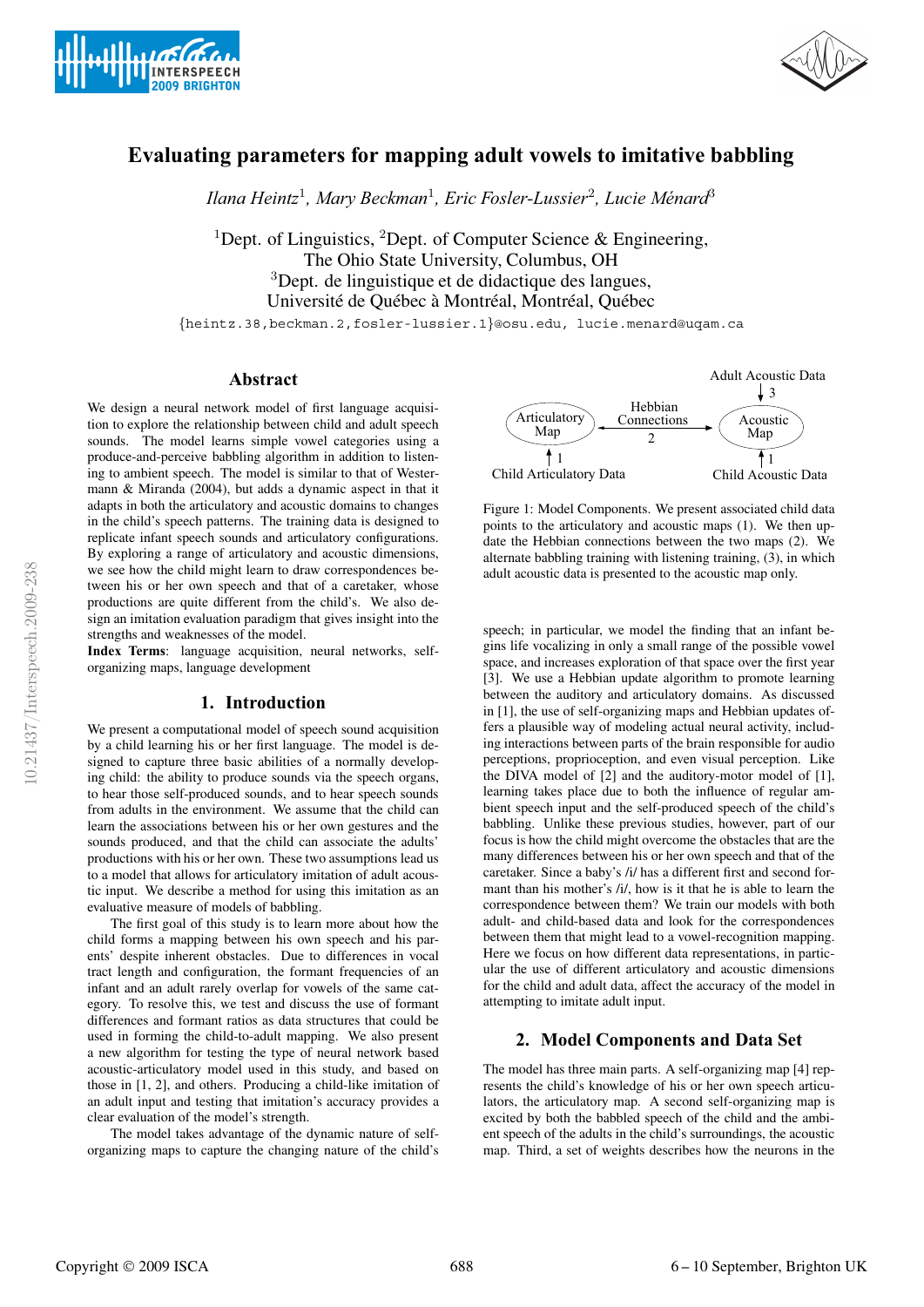

Figure 2: Training the Articulatory Map. In part a) we have initialized the map to cover a small range of articulatory data. The neurons (black circles) are arranged linearly. The data points (blue crosses) are all within the boundaries of the initialized map. Halfway through training, in part b), the map has shrunk to accommodate the centralized babbling data. Part c) shows the fully-trained map, which accommodates both central and the more extreme data points to which it has now been exposed. Higher values on the x axis indicate more lip protrusion, and therefore backer vowels. Higher values on the y axis indicate that the tongue is closer to the palate, producing a higher vowel.

two maps are related. Called Hebbian weights, these describe which pairs of articulatory and acoustic neurons tend to fire together in response to a single instance of babbling. These three components are shown in Fig. 1.

The data set, a subset of the Variable Linear Articulatory Model (VLAM, [5]), also has three parts: a set of articulatory configurations designed to mimic the vocalic speech capabilities of an infant; the acoustic output that corresponds to each of those articulatory configurations; and a set of acoustic data points representing the range of vowels that an adult woman might produce. The full data set comprises 12 articulatory and 10 acoustic dimensions, where an algorithm described in [5] derives the acoustic dimensions from each setting of the 12 articulatory parameters. The mapping between spaces for different areas is complex because the overall size of the vocal tract and the proportional size of the pharyngeal cavity both increase as the individual ages. In this study, we model the child using data designed to emulate a 1-year-old, and the adult data is that of the data designed to emulate an adult woman. We use a subset of the articulatory and acoustic dimensions to model production and perception. We convert all of the acoustic values into the Bark scale to approximate their psychoacoustic value [6].

We also extract from the adult acoustic data a number of examples that we label *point vowels*. These examples represent the vowels at the edge of the adult vowel space, which have been shown to be exaggerated in motherese, as described in [7]. The point vowels are chosen as follows: /i/ examples have low F1 and high F2, /a/ examples have high F1 and low F2, and /u/ examples have low F1 and low F2. We use different proportions of point vowels to all other vowels as a feedback variable. This allows us to test the model's sensitivity to the adult input. The varying proportion of point vowels in the data could represent the child's varying attentiveness to such cues, or caretakers' variable tendency to use child-directed speech containing such exaggerated vowels.

#### **2.1. Self-Organizing Maps and Hebbian Weights**

We use the SOM Toolbox for Matlab [8] to train and test the self-organizing maps. We begin by initializing a set of neurons to cover the range of a data set. For instance, if we use two articulatory variables, each with a range of [-3,3], then each neuron in the articulatory map is two-dimensional with values in the same range. The neurons are initialized linearly. Fig. 2a shows the initialized neurons of an articulatory map. We initialize the articulatory map with data that represent very central productions. We assume that the child is at first incapable of producing extreme or particularly distinct vowel sounds [3], and therefore we limit the initial babbling data set to central vowels. The acoustic map is initialized with the corresponding child acoustic data and a subset of the adult data.

The map is then trained to accommodate and model subsequent data sets. First we find the best matching unit  $(x_{BMI})$ : the neuron  $x$  in the map for which the distance between that neuron and the data point  $d$  is the smallest. Then, the value of the BMU is changed:

$$
x_{BMU} = \underset{x}{\operatorname{argmin}}(||x - d||) \tag{1}
$$

$$
x_{BMU}(t+1) = x_{BMU}(t) + \alpha(t)||x_{BMU} - d|| \qquad (2)
$$

The value of neuron x at time  $t + 1$  is calculated according to the distance between that neuron and the data point at time  $t$ multiplied by some learning rate  $\alpha$ . Some of the neighbors of x may also be changed to better model the data. Figures 2b and 2c show how the articulatory map changes.

We allow the articulators to reach a larger range of values at each iteration, mimicking the growth described in [3]. The child acoustic input accordingly becomes more varied. At each data presentation, the neurons in the self-organizing map change position to better match the variation in the data.

The acoustic map is trained by presenting data points chosen in correspondence with the articulatory data, according to VLAM. This is called babbling. We alternate the babbling with additional presentations to the acoustic map of adult acoustic data points. We choose acoustic dimensions that provide considerable overlap between adult and child data, specifically, the difference between F2 and F1, and the difference between F3 and F2. These intervals are similar in both infants and adults, even though the absolute formant frequencies are dissimilar. This causes the same neurons to react to both child and adult data; they are superimposed on the same space.

#### **2.2. Training the Hebbian Connections**

We use Hebbian updating to connect the articulatory and acoustic maps. We begin by initializing to zero a weight between each articulatory and acoustic neuron pair. For each presentation of babbling data, we find the best matching unit in both the articulatory and acoustic maps. We calculate the error, or distance, between the BMU and the input. The weight connecting the two activated neurons is increased by the inverse of the sum of the errors between those points and the input data points:

$$
W(a,b)(t+1) = W(a,b)(t) + \frac{1}{(err_a + err_b)}
$$
 (3)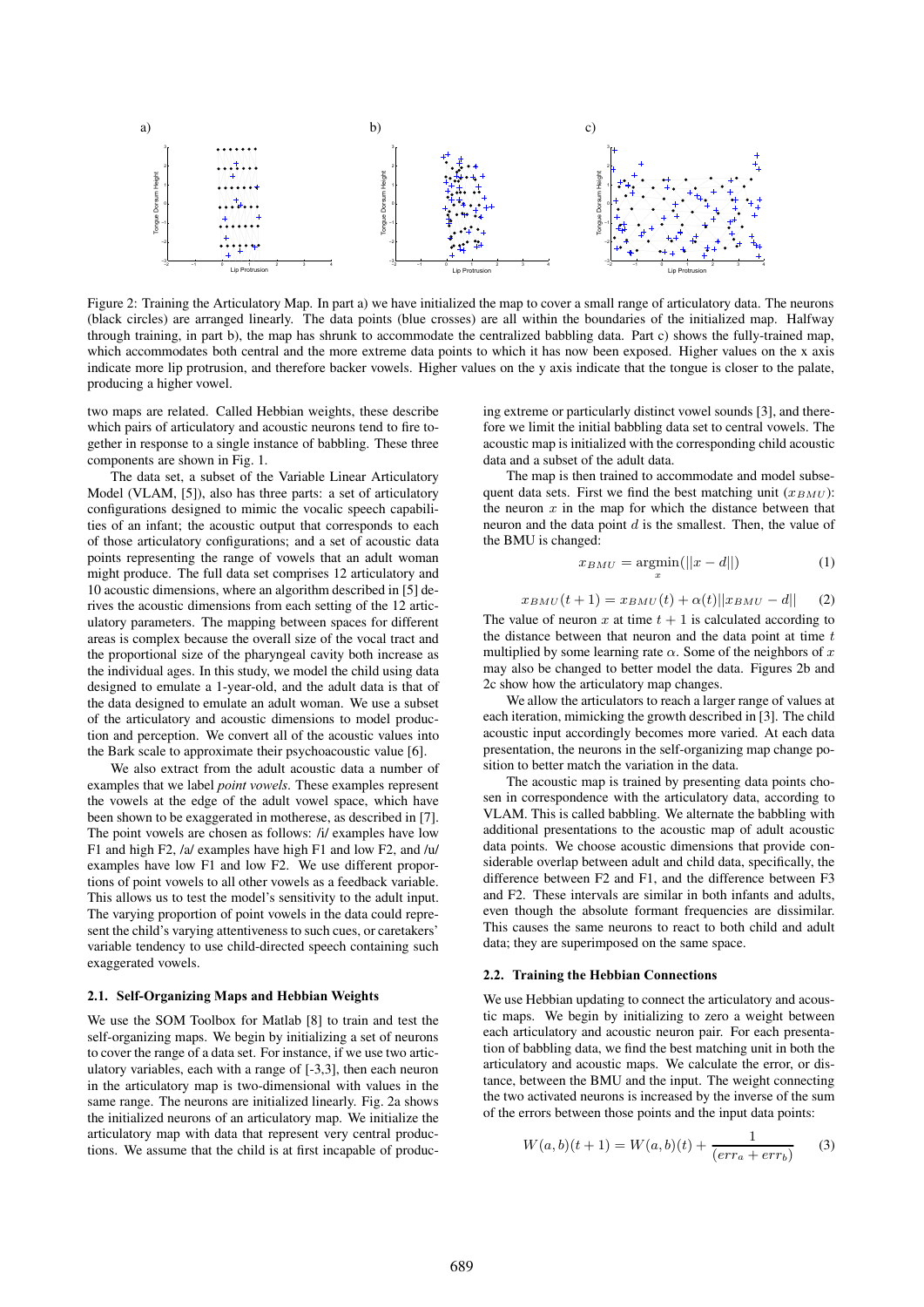Where  $a$  and  $b$  represent neurons in the articulatory and acoustic maps,  $err_a$  is the distance between the BMU on the articulatory map and the input, and  $err<sub>b</sub>$  is the distance between the BMU on the acoustic map and its input. We also diminish some of the weights: the weights connecting a and all *non*-BMU acoustic neurons (and vice versa) are lowered by a constant fraction, experimentally tuned to .001. Thus, pairs of neurons that are simultaneously activated many times develop strong weights, while non-coordinating pairs develop weak or negative weights.

The Hebbian weights describe the relationship between the articulatory and acoustic maps; they show how the child learns to relate his or her own articulatory gestures to the sounds that they produce. They also allow the child to imitate the adult: when an adult input activates the acoustic map, the Hebbian weights can be used to project that activation to a place on the articulatory map, spurring a configuration that may or may not emulate that of the adult. The accuracy of the imitation will vary depending on how well the adult and child acoustic data correspond on the acoustic map, and how strong the connections are to the articulatory map. This imitation only works if the child and adult acoustic input is overlapping, otherwise the adult input activates areas of the map that do not correspond to the right articulatory configurations. We test the accuracy of our maps and connections by performing an imitation test.

## **3. Training and Testing the Model**

We begin **training** by choosing the parameters to model the articulatory and acoustic data. In all models, we use two articulatory and two acoustic parameters. As described above, we initialize both maps on a centralized subset of the child data, and the acoustic map is also initialized with a subset of adult data. In each babbling iteration, we present to both maps a corresponding subset of child articulatory and acoustic data with the desired amount of variation. We update the neurons in both maps to account for the new data, according to Equations 1 and 2 above. Then, we update the Hebbian connections between the acoustic and articulatory maps according to these same input pairs, as described in Equation 3. Because we choose a slightly more varied data set at each iteration, the maps grow as the child matures. In listening iterations, we choose a random subset of the adult acoustic data, assuring that the desired percentage of point vowel data is included in that subset. We update the values of the acoustic map by presenting these data to the acoustic map only. Areas of the acoustic map corresponding to often-repeated sounds develop close clusters of neurons. The Hebbian weights do not change on listening iterations.

We repeat the babbling and listening iterations until the coverage of the child's articulatory data has reached 100%. We continue training for several iterations to strengthen the connections between neurons after their rate of change has slowed. The Hebbian connections are built as the neurons move around, so the associations between some close neurons will vary more than is desirable. After coverage has reached its maximum, that variation is diminished, so we allow the weights to strengthen at this point before testing.

For the **imitation test**, we are most interested in whether the model has learned enough to respond to an adult point vowel by producing a vowel of the same quality with the articulatory map. We label the neurons in the acoustic map as *i, a, u*, or *other*, according to their response to the training stimuli (Step 1) in Fig. 3). The point vowel labels form clusters. These labels allow us to categorize each test adult acoustic stimulus and the subsequent child production response as belonging to one of



Figure 3: Imitation: testing whether the child can produce an accurate response to an adult stimulus.

four categories according to the trained acoustic map.

We choose a data point from a held-out set of adult acoustic data and present it to the acoustic map (2), which causes an external activation of the acoustic map:

$$
act_{i ext} = e^{\frac{-\|d-x\|}{\sigma^2}}
$$
 (4)

where d is the value of the data point, x is the value of neuron  $x$ , and  $\sigma^2$  is the width of the Gaussian activation in the model. In other words,  $\sigma^2$  defines how far the activation of a single data point spreads across the map. The result of this equation is a description of how much one neuron is activated by the presentation of one data point. We calculate this external activation for every neuron on the map to find the map's overall activation.

We determine the best matching unit of the acoustic map, and classify the data point according to that neuron's label (3).

We multiply the overall acoustic map activation and the Hebbian weights to derive the articulatory activation (4). This is the level of activation of the articulatory map according to its learned associations with the activated acoustic map.

The next task is to associate the articulatory map activation with an acoustic production, in order to complete the child's imitation of the adult stimulus. We find the neuron in the articulatory map that has the maximum activation. We assume the value of this neuron to be the articulatory configuration chosen by the child. We use Euclidean distance to find the nearest matches in the database of VLAM child training data (5). Because we are currently limited to only two dimensions, we usually find several near-matches. The acoustic values associated with these sets of near-matches often diverge considerably, because the acoustic values are derived from all of the articulatory settings. If we randomly choose one articulatory sample from the five closest matches, and then extract the acoustic value associated with that sample, the results are no better than chance in matching to the adult category. Instead, we choose from among the near-matches the sample with the acoustic value that is closest to the adult acoustic stimulus (6). We expect that when we increase the articulatory map's dimensionality and develop a more sophisticated forward model, we will be able to choose the correct sample without such an oracle.

Next we test the match between stimulus and response. We classify the acoustic response according to the best matching unit on the acoustic map (7). We record whether the same category as the adult stimulus is chosen. This is a broad test, but one that is useful in learning about the effectiveness of the model.

In our experiments, we vary the features we use to train the maps. We also vary the proportion of point vowel data to other adult data presented at each listening iteration, as mentioned in Section 2. We leave constant all other variables. The experimental variables and results are shown in Fig. 4.